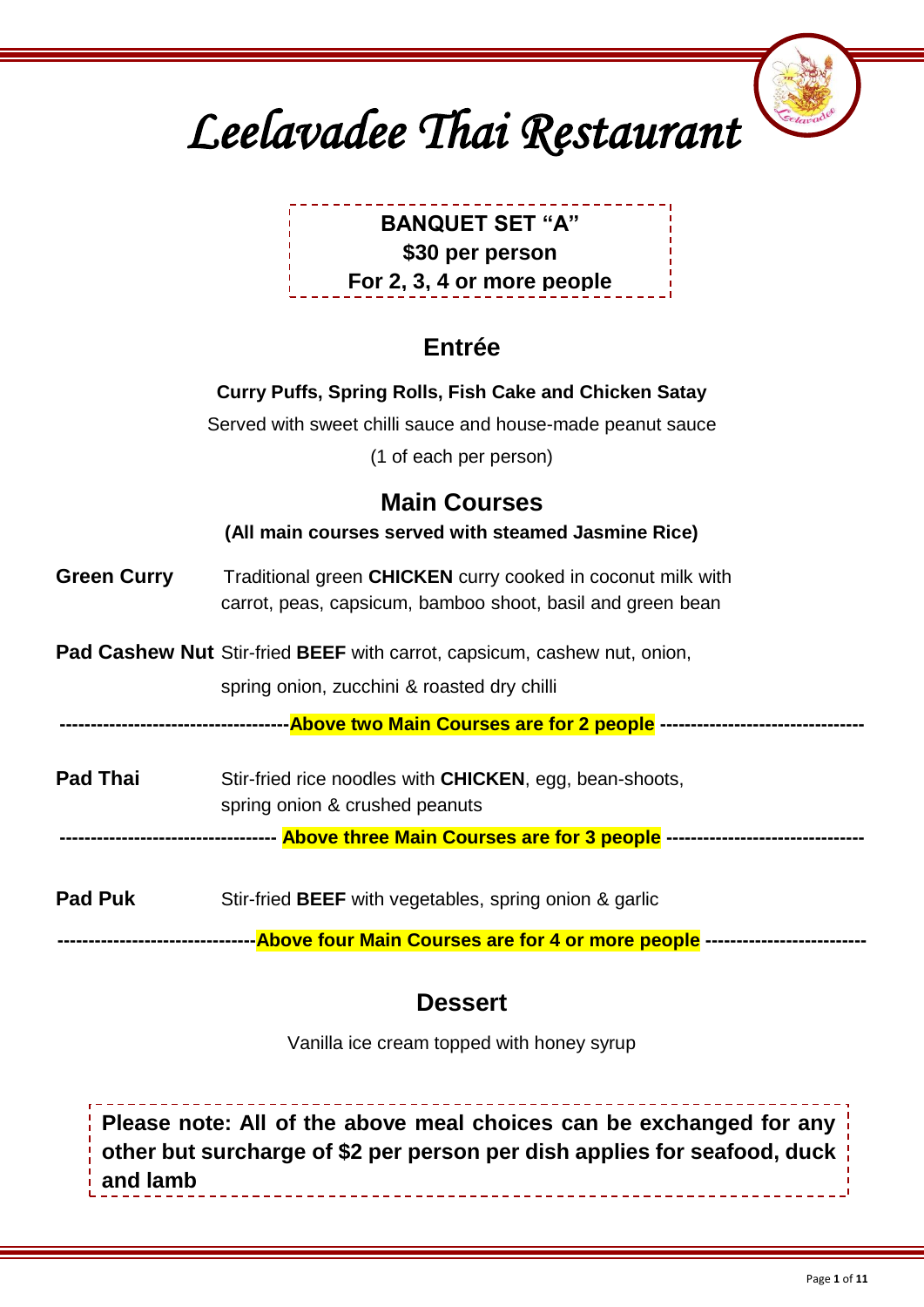# *Leelavadee Thai Restaurant*

### **BANQUET SET "B" \$35 per person For 2, 3 and 4 or more people**

### **Soup**

**Your choice of: Tom Yum Soup** with tomato, young corn and mushroom

**Tom Kha Soup** with coconut milk, young corn and mushroom

- (Both soups are topped with coriander and spring onions)
- **Choice of CHICKEN or PRAWN**

### **Entrée**

**Curry Puffs, Spring Rolls, Fish Cake and Goong Hom Pha**

Served with sweet chilli sauce (1 of each per person)

### **Main Courses**

#### **(All main courses served with steamed Jasmine Rice)**

- **Red Curry Duck** Roasted **DUCK** breast fillets cooked in red curry with coconut milk, carrot, onion, lychee, tomato, capsicum, basil and kaffir lime leaves
- **Pad Priew Wan** Stir-fried sweet and sour **CHICKEN** with carrot, tomato, cucumber, pineapple, capsicum, onion, snow peas, spring onion & garlic

**-------------------------------------Above two Main Courses are for 2 people ---------------------------------**

**Pad Thai** Stir-fried rice noodles with **PRAWN**, egg, bean-shoots, spring onion and crushed peanuts

**----------------------------------- Above three Main Courses are for 3 people --------------------------------**

**Pad Bai Graprow**Stir-fried **BEEF** with green bean, carrot, onion, garlic, capsicum, fresh chilli, zucchini and sweet basil

**--------------------------------Above four Main Courses are for 4 or more people --------------------------**

### **Dessert**

Banana fritter served with vanilla ice cream topped with honey syrup & sesame seeds

**Please note: All of the above meal choices can be exchanged for any other but surcharge of \$2 per person per dish applies for seafood, duck and lamb**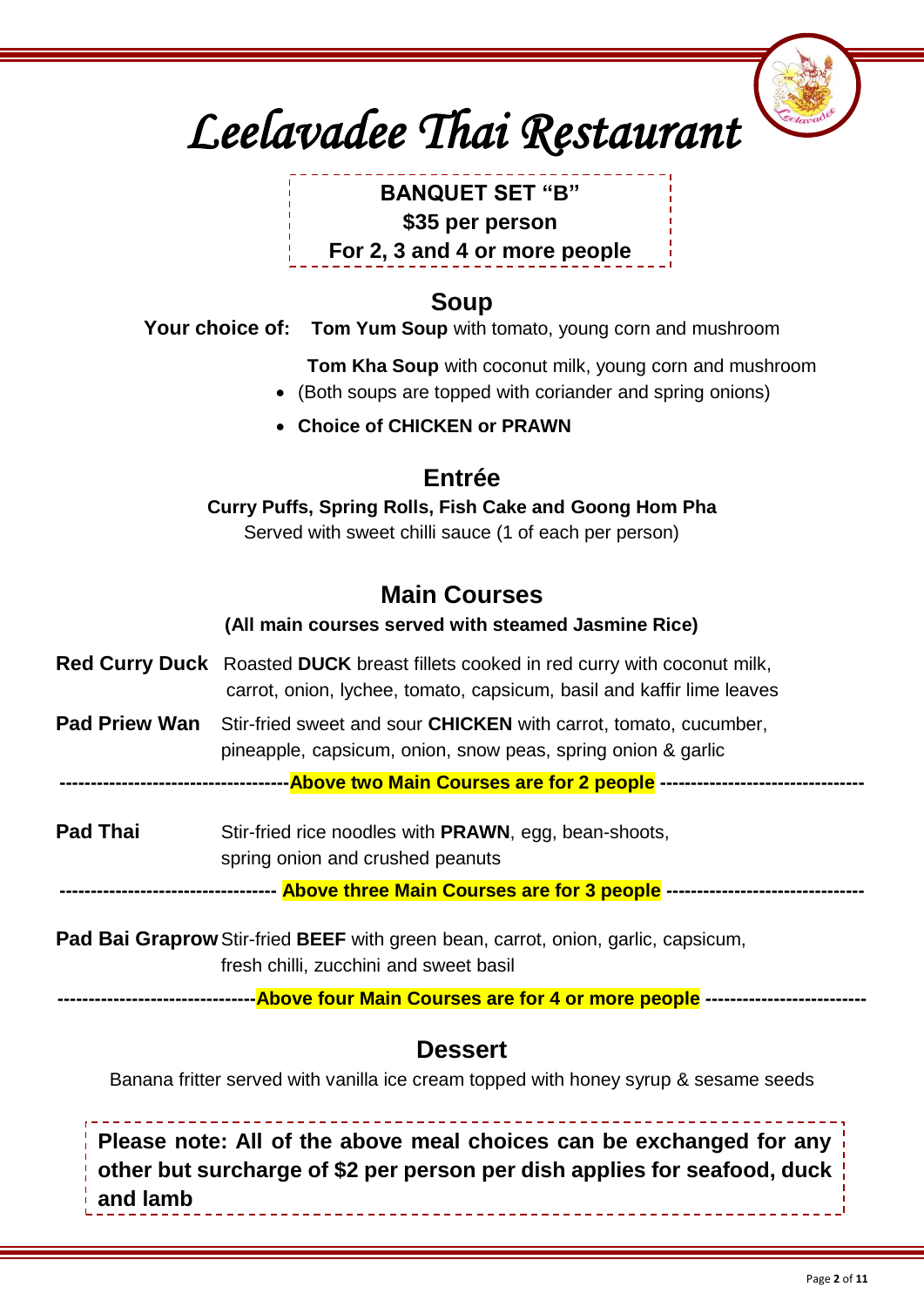|     | <b>PO ENTRÉE</b>                                                                                                                                                                                           |       |
|-----|------------------------------------------------------------------------------------------------------------------------------------------------------------------------------------------------------------|-------|
| 101 | <b>Prawn crackers</b><br>Served with peanut sauce                                                                                                                                                          | 5.00  |
| 102 | <b>Roti Bread</b><br>Thai style bread served with peanut sauce                                                                                                                                             | 5.00  |
| 103 | <b>Spring Rolls (6 pcs)</b><br>Thai house-made spring rolls with minced pork, minced chicken,<br>garlic, coriander, pepper, egg, sesame oil and vermicelli noodles,<br>served with sweet chilli sauce      | 8.00  |
| 104 | <b>Spring Rolls Puk – Vegetarian (6 pcs)</b><br>Thai house-made spring rolls filled with carrot, vermicelli noodles,<br>shiitake mushrooms, cabbage & celery, served with sweet chilli sauce               | 8.00  |
| 105 | <b>Curry Puffs (4 pcs)</b><br>Puff pastry filled with minced chicken, potato, onion and spices,<br>served with sweet chilli sauce                                                                          | 8.00  |
| 106 | <b>Curry Puffs Puk – Vegetarian (4 pcs)</b><br>Thai style curry puff filled with corn, peas, carrot, potato and onion                                                                                      | 8.00  |
| 107 | <b>Chicken Satay (4 pcs)</b><br>Popular Thai dish of marinated chicken tenderloins grilled on skewers<br>with coconut milk and spices served with house-made peanut sauce                                  | 8.00  |
| 108 | <b>Tod Mun Pla</b> – Thai fish cake (4 pcs)<br>Thai style fish cake served with sweet chilli sauce                                                                                                         | 9.00  |
| 109 | <b>Goong Tod (4 pcs)</b><br>Battered deep-fried prawns served with sweet chilli sauce                                                                                                                      | 9.00  |
| 110 | <b>Goong Hom Pha (4 pcs)</b><br>Marinated prawns with coriander, garlic, sesame oil and<br>sesame seeds wrapped in pastry, served with sweet chilli sauce                                                  | 9.00  |
| 111 | <b>Mixed Entrée</b> (2 of each)<br>Spring rolls, curry puffs, fish cake and goong hom pha                                                                                                                  | 15.00 |
| 112 | <b>Kha Nom Jeep</b> (4 pcs)<br>Steamed marinated minced chicken, pork and prawn with egg,<br>corn flour, garlic, pepper & coriander wrapped in wonton pastry,<br>served with sweet and sour dark soy sauce | 9.00  |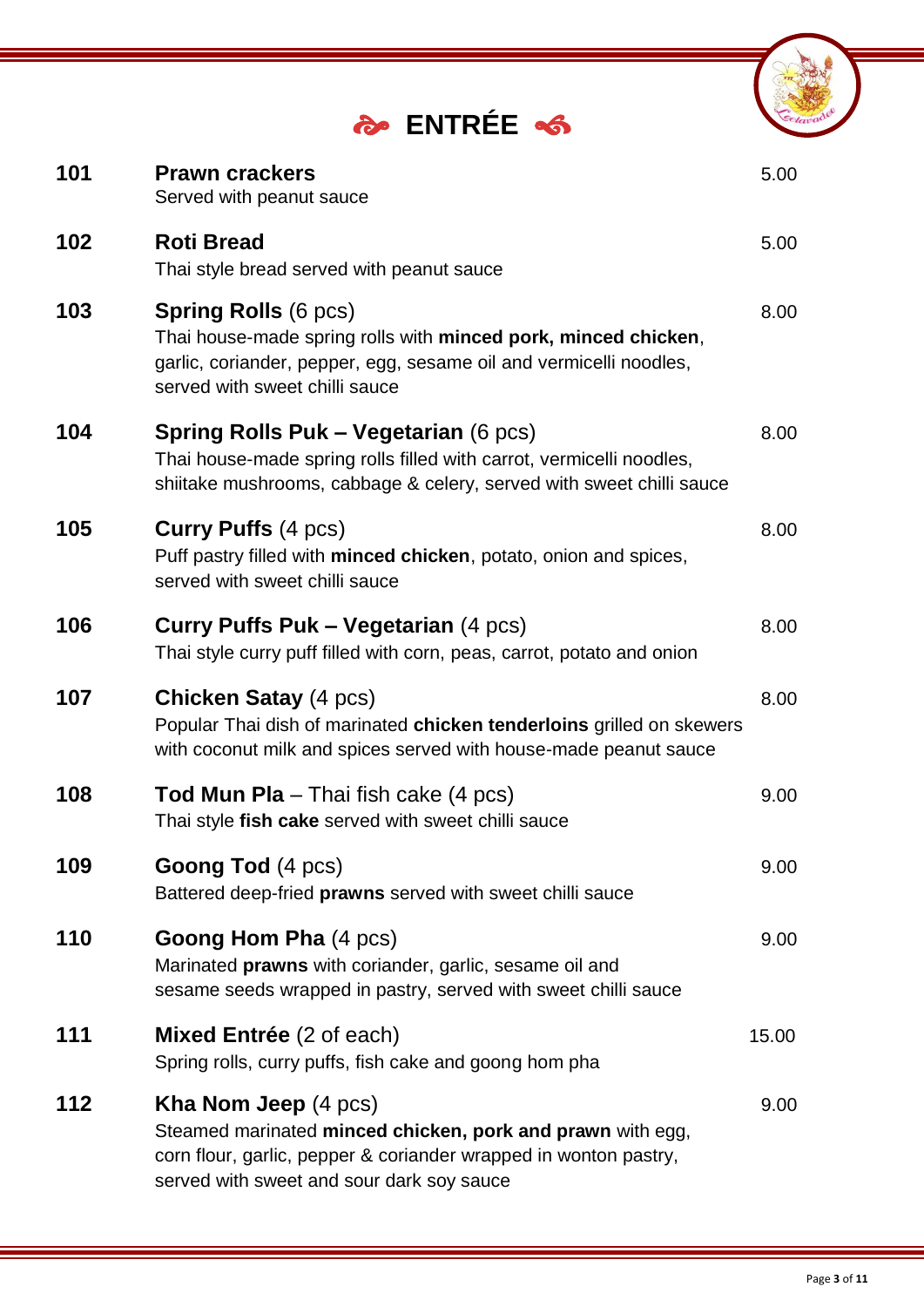### **SOUPS**



## **All soups are topped with coriander and spring onion**

| 120 | <b>Tom Yum Soup</b>                                              |       |
|-----|------------------------------------------------------------------|-------|
|     | The most famous spicy sweet and sour soup with tomato,           |       |
|     | young corn and mushroom                                          |       |
|     | - Chicken                                                        | 10.00 |
|     | - Prawn                                                          | 11.00 |
|     | - Vegetarian with Tofu                                           | 9.50  |
| 121 | <b>Tom Kha Soup</b>                                              |       |
|     | Another famous Thai style coconut soup with coconut milk,        |       |
|     | young corn and mushroom                                          |       |
|     | - Chicken                                                        | 10.00 |
|     | - Prawn                                                          | 11.00 |
|     | - Vegetarian with Tofu                                           | 9.50  |
| 122 | <b>Tom Jurd Soup</b>                                             | 10.00 |
|     | Thai style soup with <b>minced pork</b> , garlic, vegetables and |       |
|     | vermicelli noodles                                               |       |
|     | - Vegetarian with Tofu                                           | 9.50  |
| 123 | <b>Wonton Soup</b>                                               | 10.00 |
|     | Clear soup with minced pork wrapped in wonton pastry,            |       |
|     | carrot, young corn, garlic and onion                             |       |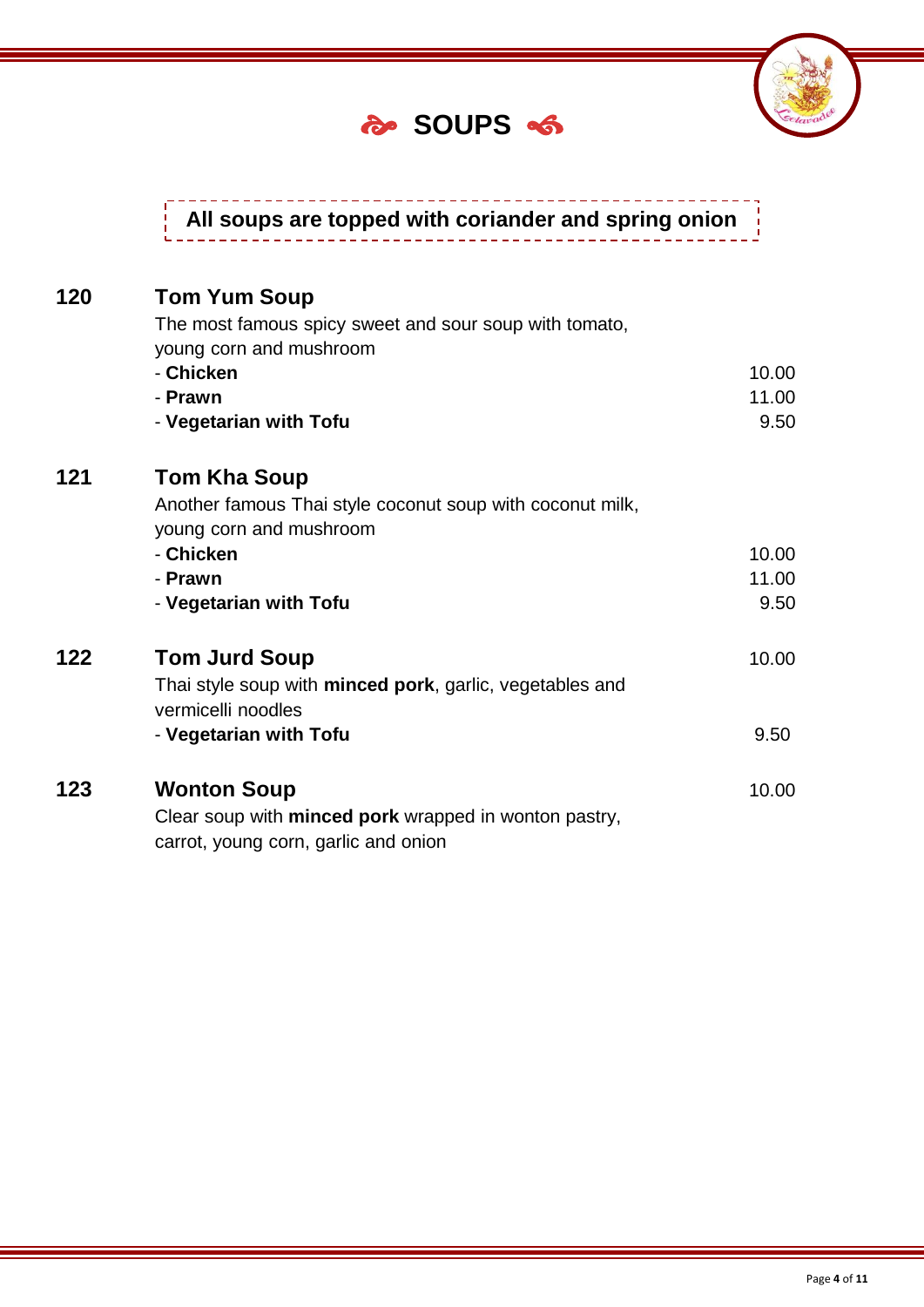

### *<u>MAIN COURSE SALAD 
S*</u>

### **All salads are prepared with coriander, spring onion, red onion and side salad. Salad dressing is a mixture of fish sauce, lemon juice and sugar EXCEPT for Thai Salad and Squid Salad**

| 130 | Thai Salad - Vegetarian<br>Selected fresh vegetables with egg and tofu topped with<br>house-made peanut sauce                            | 14.00 |
|-----|------------------------------------------------------------------------------------------------------------------------------------------|-------|
| 131 | <b>Naem Zod</b><br>Spicy minced pork cooked in salad dressing, fresh ginger,<br>chilli and roasted peanut                                | 15.00 |
| 132 | <b>Larb Gai</b><br>Spicy minced chicken cooked in salad dressing, chilli and<br>ground rice                                              | 15.00 |
| 133 | <b>Nuer Num Tok</b><br>Grilled beef with salad dressing, chilli and ground rice                                                          | 15.00 |
| 134 | <b>Yam Neur</b><br><b>Rump beef, sliced and cooked in salad dressing, tomato,</b><br>cucumber, lemongrass and fresh chilli               | 15.00 |
| 135 | <b>Goong Manow</b><br>Grilled marinated prawns dressed with salad dressing, fresh<br>chilli and garlic                                   | 19.00 |
| 136 | <b>Yam Talay</b><br>Combination seafood cooked with salad dressing, tomato,<br>cucumber, lemongrass, fresh chilli and kaffir lime leaves | 19.00 |
| 137 | <b>Squid Salad</b><br><b>Squid</b> cooked in sweet chilli paste, with lemon, carrot,<br>cabbage, cashew nut and pickled ground chilli    | 18.00 |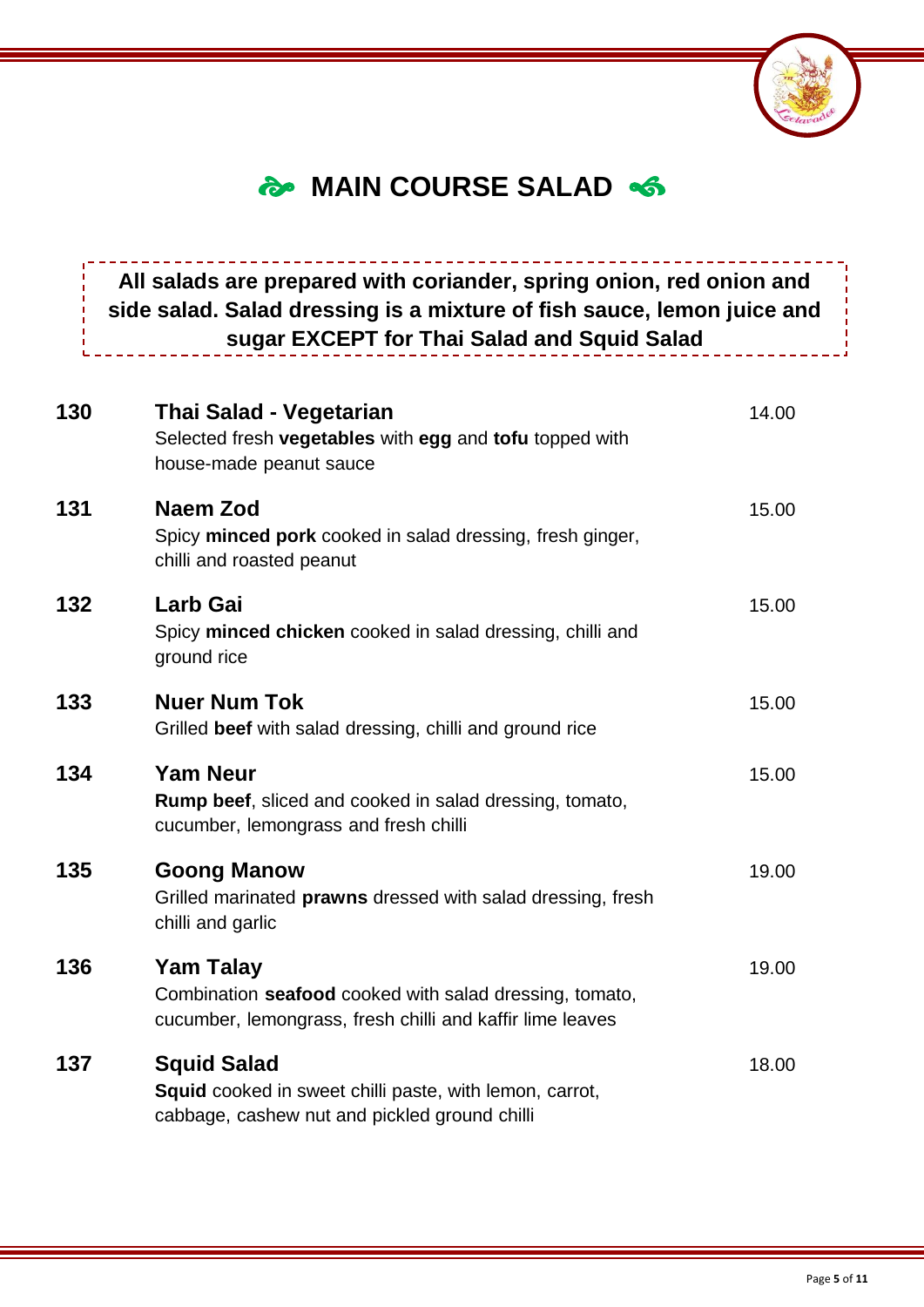### **THAI CURRIES**



#### **140 – 145 are available in:**

| - Chicken or Beef        | 21.00 |
|--------------------------|-------|
| - Fish (Rockling fillet) | 23.00 |
| - Prawn                  | 25.00 |
| - Vegetarian with Tofu   | 21.00 |

#### **140 Green Curry**

Traditional green curry cooked in coconut milk with carrot, peas, capsicum, bamboo shoots, basil and green beans

#### **141 Yellow Curry**

Yellow curry cooked in coconut milk with onion, carrot and potato

#### **142 Red Curry**

Traditional red curry cooked in coconut milk with carrot, peas, capsicum, bamboo shoots, basil and green bean

#### **143 Pineapple Curry**

Red curry cooked in coconut milk with carrot, onions, pineapple, kaffir lime leaves, basil and capsicum

#### **144 Panang Curry**

Mild red curry cooked in coconut milk topped with capsicum, basil and kaffir lime leaves

#### **145 Massaman Curry**

Thai sweet and sour curry cooked in coconut milk with onion and potato, topped with roasted peanuts

#### **146 Massaman Lamb Curry** 25.00

Diced **Lamb** cooked with sweet and sour curry in coconut milk with onion & potato, topped with shredded carrot, cashew nut & fried shallots

#### **147 Red Curry Duck** 25.00

Roasted **Duck** breast fillets cooked in red curry with coconut milk, carrot, onion, lychee, tomato, capsicum, basil and kaffir lime leaves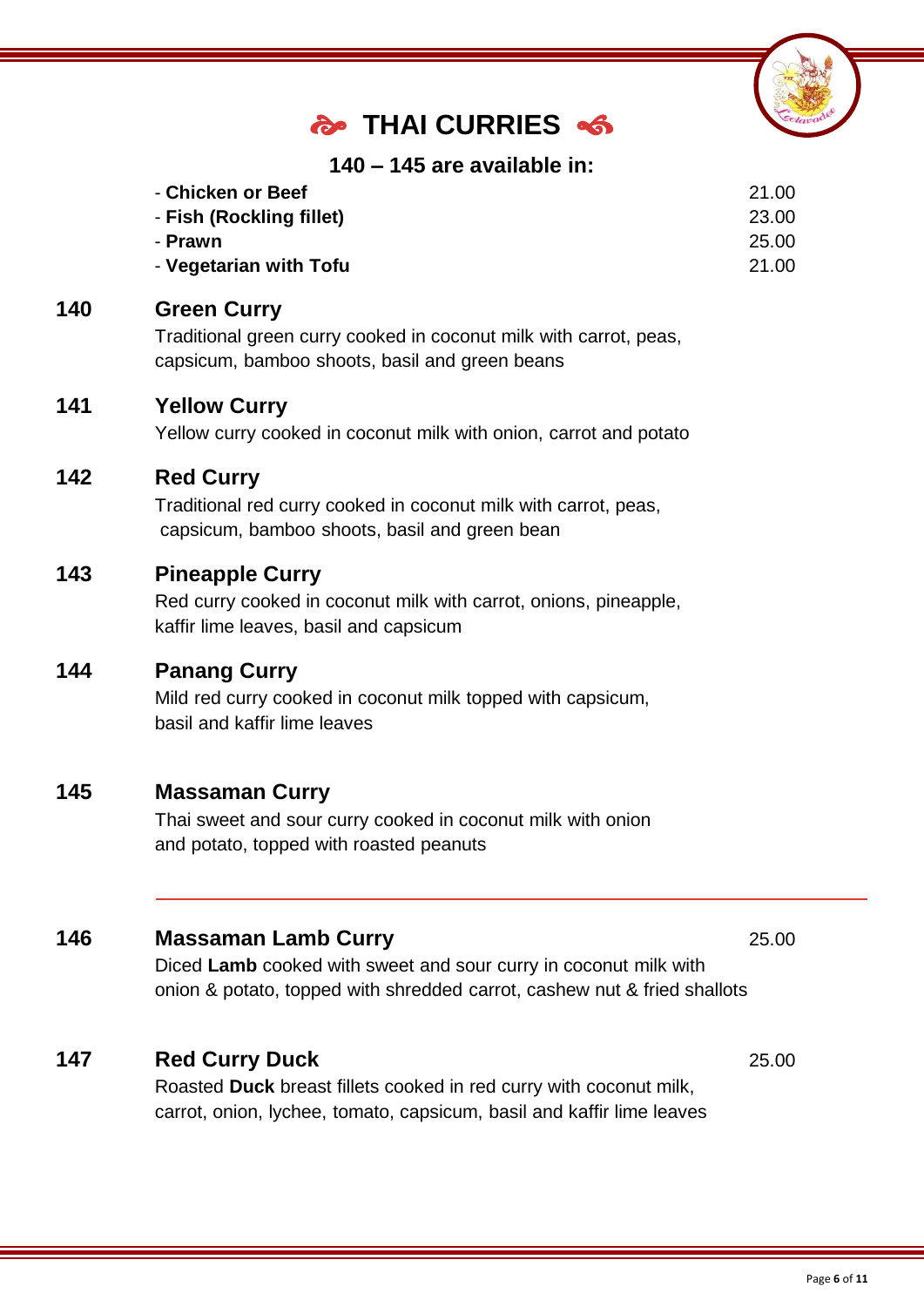

### **STIR-FRIED**

#### **Prices for Menu items 150 – 157 are:**

| - Chicken or Beef      | 19.00 |
|------------------------|-------|
| - Prawn                | 23.00 |
| - Vegetarian with Tofu | 19.00 |

#### **150 Pad Priew Waan**

Stir-fried sweet and sour sauce with carrot, tomato, cucumber, pineapple, onion, capsicum, snow peas, spring onion and garlic

#### **151 Pad Bai Graprow**

Stir-fried green beans, carrot, onion, garlic, capsicum, chilli, zucchini & sweet basil

#### **152 Pad Khing**

Stir-fried carrot, mushroom, young corn, capsicum, cauliflower, onion, snow peas, zucchini, spring onion, garlic and ginger

#### **153 Pad Cashew Nut**

Stir-fried carrot, capsicum, cashew nuts, onion, spring onion, zucchini & roasted dry chilli

#### **154 Pad Puk**

Stir-fried combination of vegetables, onions, spring onion & garlic

#### **155 Pad Nammun Hoy**

Stir-fried broccoli, onion & garlic with oyster sauce, topped with roasted sesame seeds

#### **156 Pad Lemongrass**

Stir-fried young corn, capsicum, carrot, zucchini, lemongrass, snow peas, cauliflower, onions, spring onion and garlic

#### **157 Pad Satay**

Stir-fried carrot, pineapple, onion, snow peas, capsicum, zucchini, spring onion, cauliflower & corn, served with house-made peanut sauce

#### **158 Pad Gratiam Prig Thai**

Stir-fried with garlic and white pepper on a bed of lettuce, topped with shredded carrot, coriander and spring onion

|     | - Chicken or Beef                                             | 19.00 |
|-----|---------------------------------------------------------------|-------|
|     | - Calamari                                                    | 22.00 |
|     | - Prawn                                                       | 23.00 |
| 159 | <b>Honey Chicken</b>                                          | 19.00 |
|     | Fried chicken in batter served with mango-honey sauce, topped |       |
|     | with shredded carrot and roasted sesame seeds                 |       |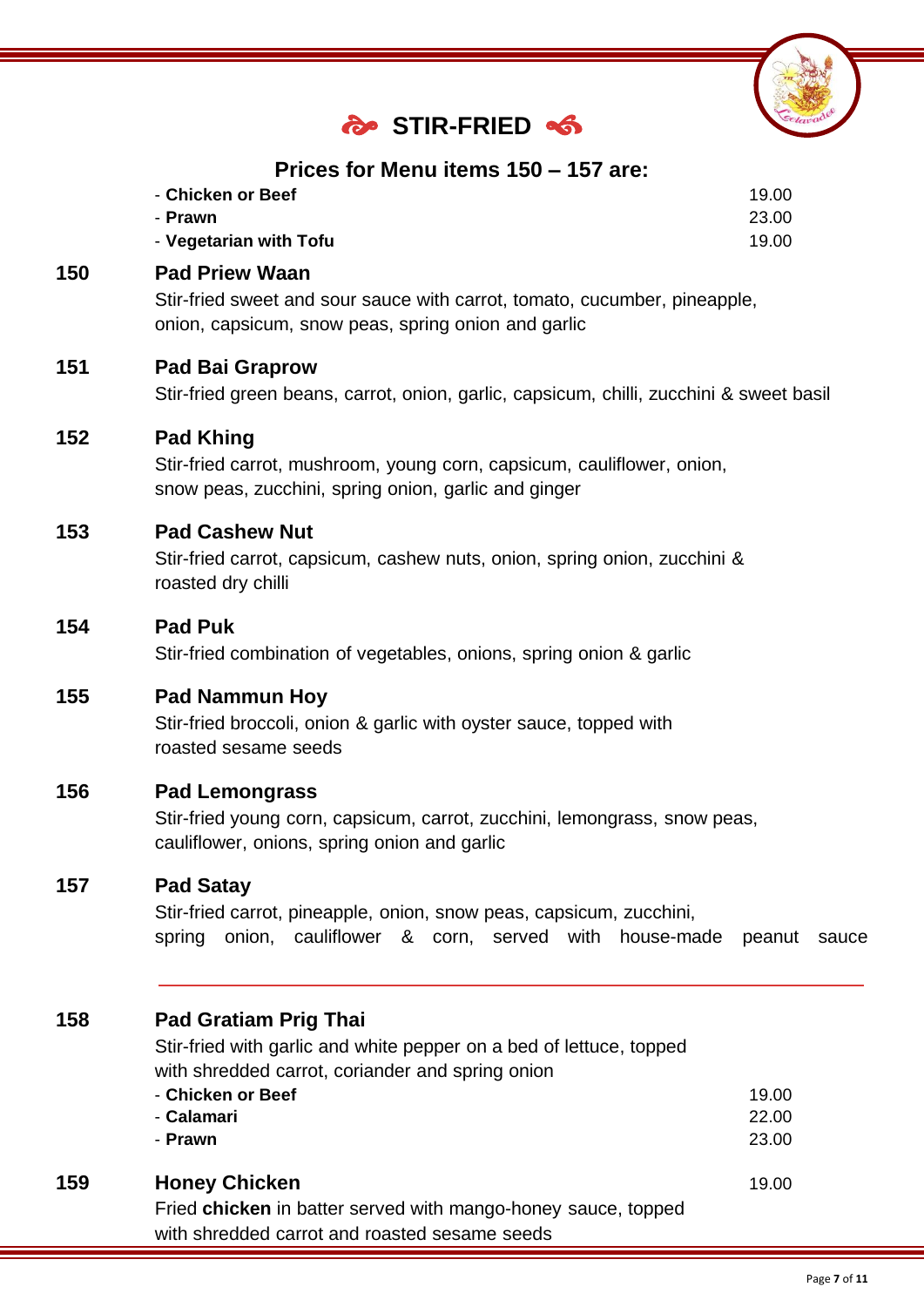### **STIR-FRIED**

(Continued)

**160 Pad Ga-Ri Talay** 24.00 Stir-fried mixed **seafood** with onion, carrot, capsicum, snow peas, zucchini, young corn & spring onion in mild yellow curry

#### **161 Pad Ped Talay** 24.00

Stir-fried mixed **seafood** with carrot, snow peas, capsicum, mushroom, corn, onion, green bean, bamboo shoots, zucchini & basil in red curry

### **CHAR-GRILLED**

#### **166 Gai Yang (BBQ Chicken)** 21.00

Grilled **chicken** thigh fillet marinated in honey, garlic, lemongrass, chilli & pepper, served with side salad and sweet chilli sauce

### **FISH**

#### **(ROCKLING FILLET)**

|     | All fish dishes are available as steamed or deep-fried in light batter                                                                                                         |       |
|-----|--------------------------------------------------------------------------------------------------------------------------------------------------------------------------------|-------|
| 170 | <b>Pla Chu Chee</b><br>Fish cutlets cooked with carrot, onion, capsicum and basil in red<br>curry sauce                                                                        | 23.00 |
| 171 | <b>Pla Lard Khing</b><br>Fish cutlets cooked with young corn, carrot, mushroom, capsicum,<br>snow peas, zucchini, cauliflower, onion, spring onion & ginger                    | 23.00 |
| 172 | <b>Pla Sam Rod</b><br>Fish cutlets cooked with capsicum, snow peas, carrots, onion,<br>spring onion & tomato in tomato sauce                                                   | 23.00 |
| 173 | <b>Pla Lard Prig Pow</b><br><b>Fish</b> cutlets cooked with onion, cauliflower, carrot, snow peas, basil,<br>capsicum, zucchini & young corn in chilli paste with soy-bean oil | 23.00 |

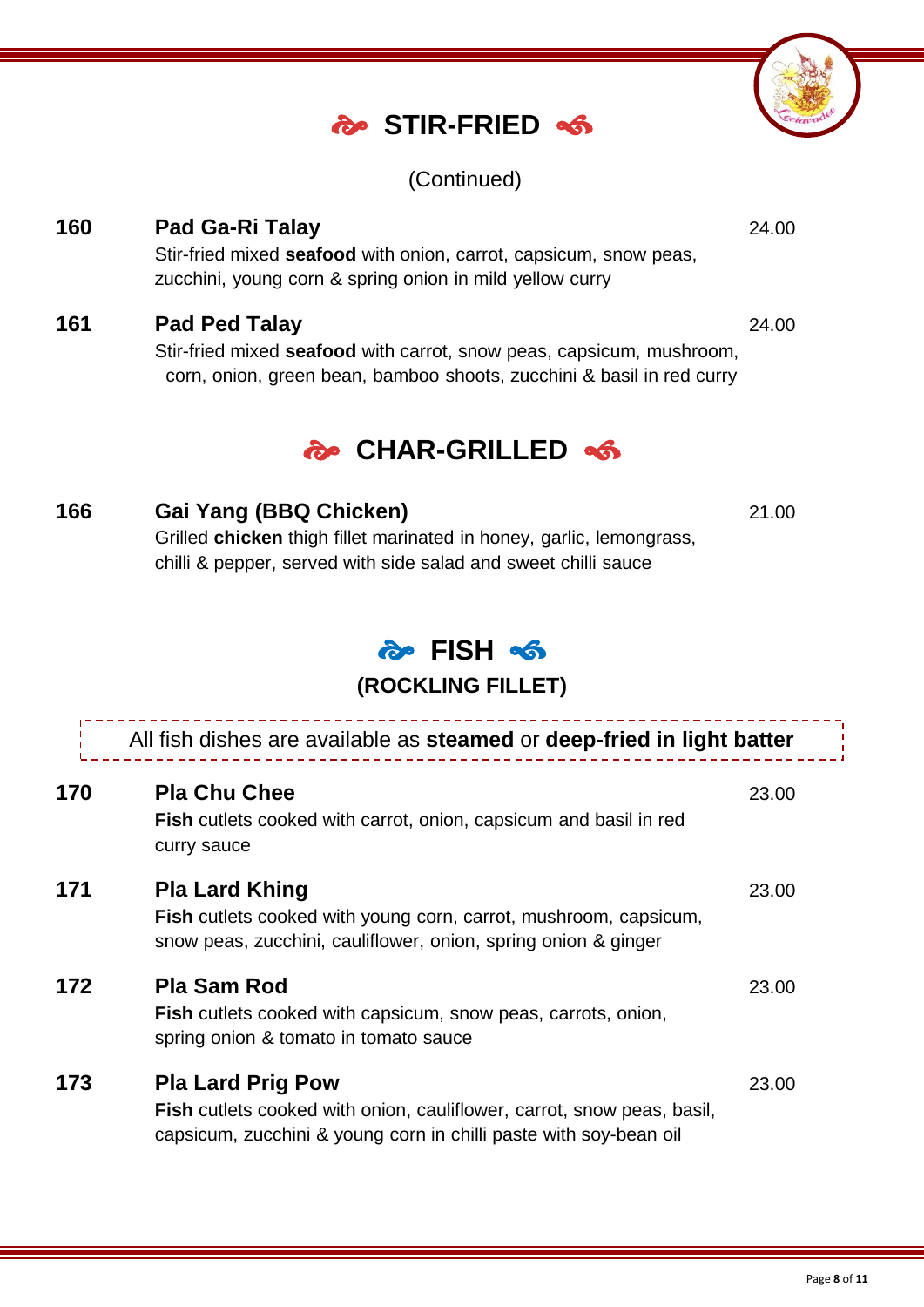### *S* NOODLES AND RICE  $\frac{1}{2}$



| 180        | <b>Pad Thai</b><br>Stir-fried rice noodles with egg, bean-shoots, spring onion<br>and crushed peanuts<br>- Chicken or Beef<br>- Prawn<br>- Vegetarian with Tofu                                                         | 18.00<br>22.00<br>18.00          |
|------------|-------------------------------------------------------------------------------------------------------------------------------------------------------------------------------------------------------------------------|----------------------------------|
| 181        | <b>Pad Se-ew</b><br>Stir-fried rice noodles with egg, carrot, onion, broccoli, capsicum,<br>and spring onion<br><b>Chicken or Beef</b><br>- Prawn<br>- Vegetarian with Tofu                                             | 18.00<br>22.00<br>18.00          |
| 182        | <b>Fried Rice</b><br>Thai style fried rice with egg, tomato, onion and spring onion<br>- Chicken or Beef<br>- Prawn<br>- <b>Eggs</b> - (as above but with extra egg added)<br>- Vegetarian with Tofu                    | 18.00<br>22.00<br>18.00<br>18.00 |
| 183        | <b>Fried Rice with Chilli</b><br>Fried rice with egg, carrot, onion, basil, fresh chilli, garlic and capsicum<br>- Chicken or Beef<br>- Prawn<br>- Vegetarian with Tofu                                                 | 18.00<br>22.00<br>18.00          |
| 184        | <b>Fried Rice with Pineapple</b><br>Thai style fried rice with egg, carrot, onion, capsicum, pineapple,<br>spring onion & cashew nuts<br>- Chicken or Beef<br>- Prawn<br>- Prawn and Calamari<br>- Vegetarian with Tofu | 19.00<br>23.00<br>23.00<br>18.00 |
| 185<br>186 | Rice (per person)<br>- Steamed Jasmine Rice<br>- Coconut Rice                                                                                                                                                           | 3.00<br>4.00                     |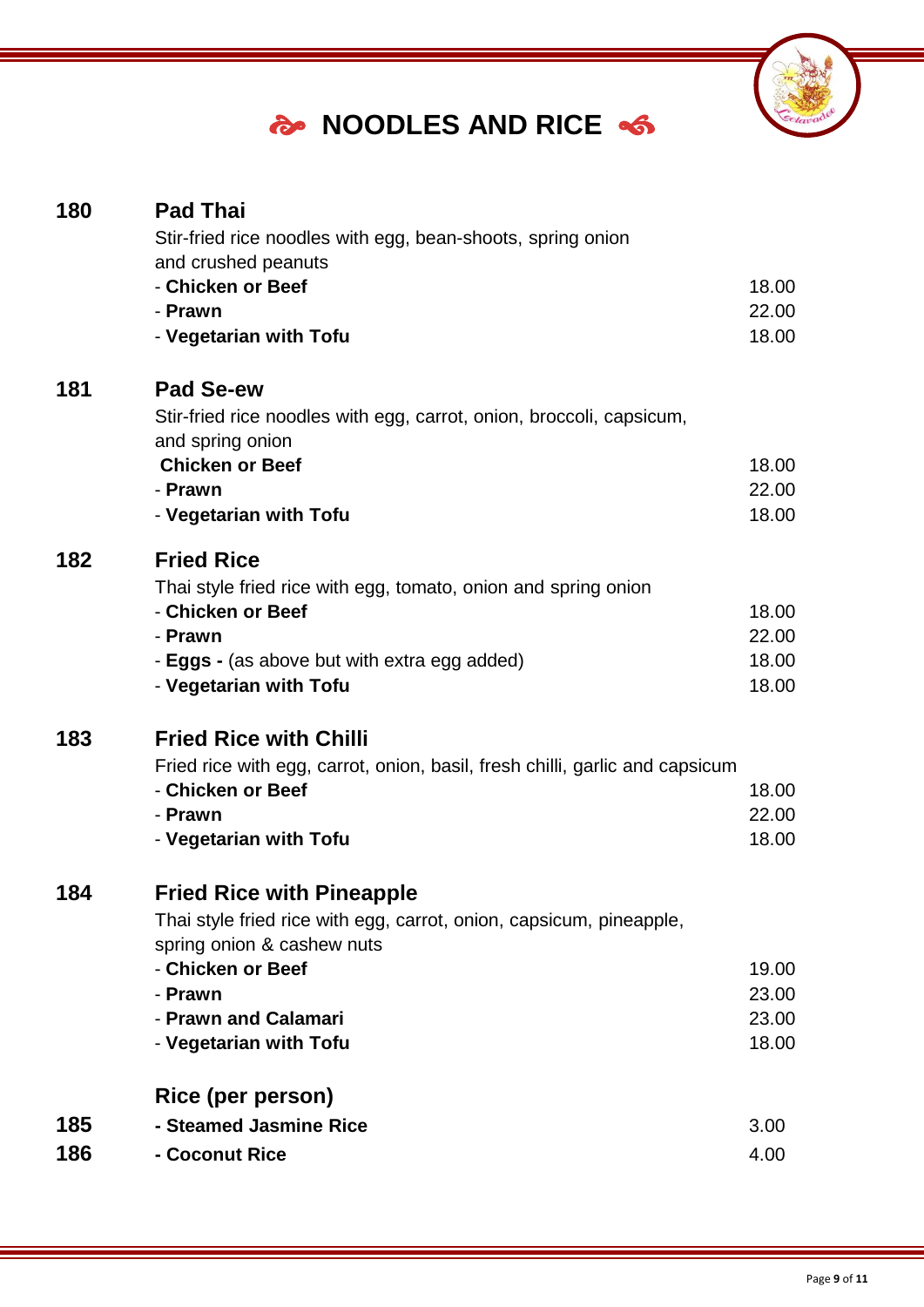### **DESSERTS**

| 190 | <b>Kanom Morgang (Thai custard)</b><br>Thai style coconut custard served with vanilla ice cream topped<br>with honey syrup and sesame seeds                | 6.00 |
|-----|------------------------------------------------------------------------------------------------------------------------------------------------------------|------|
| 191 | Gluoy Tod (Banana fritter)<br>Banana fritter served with vanilla ice cream topped<br>with honey syrup and sesame seeds                                     | 6.50 |
| 192 | Kao Tom Mud (Banana with sticky rice)<br>Steamed sticky rice with banana filling served with vanilla<br>ice cream topped with honey syrup and sesame seeds | 6.50 |
| 193 | Saku with ice cream<br>Sago cooked in sweet warm coconut milk topped with ice cream<br>and sesame seeds                                                    | 6.00 |
| 194 | Thai fruits with vanilla ice cream                                                                                                                         | 6.00 |
| 195 | Ice cream – vanilla with topping<br>Toppings: chocolate or honey syrup                                                                                     | 5.00 |
| 196 | <b>Coconut ice cream</b>                                                                                                                                   | 5.50 |

### **If you are INTOLERANT to any ingredients for example gluten, peanut, seafood, etc, PLEASE advise our friendly staff when placing your order**

Please note: Vegetables in all dishes may be changed due to season. Prices are subject to change without notice. All prices are GST included.

> Price update: November 2020 Issue date: November 2020